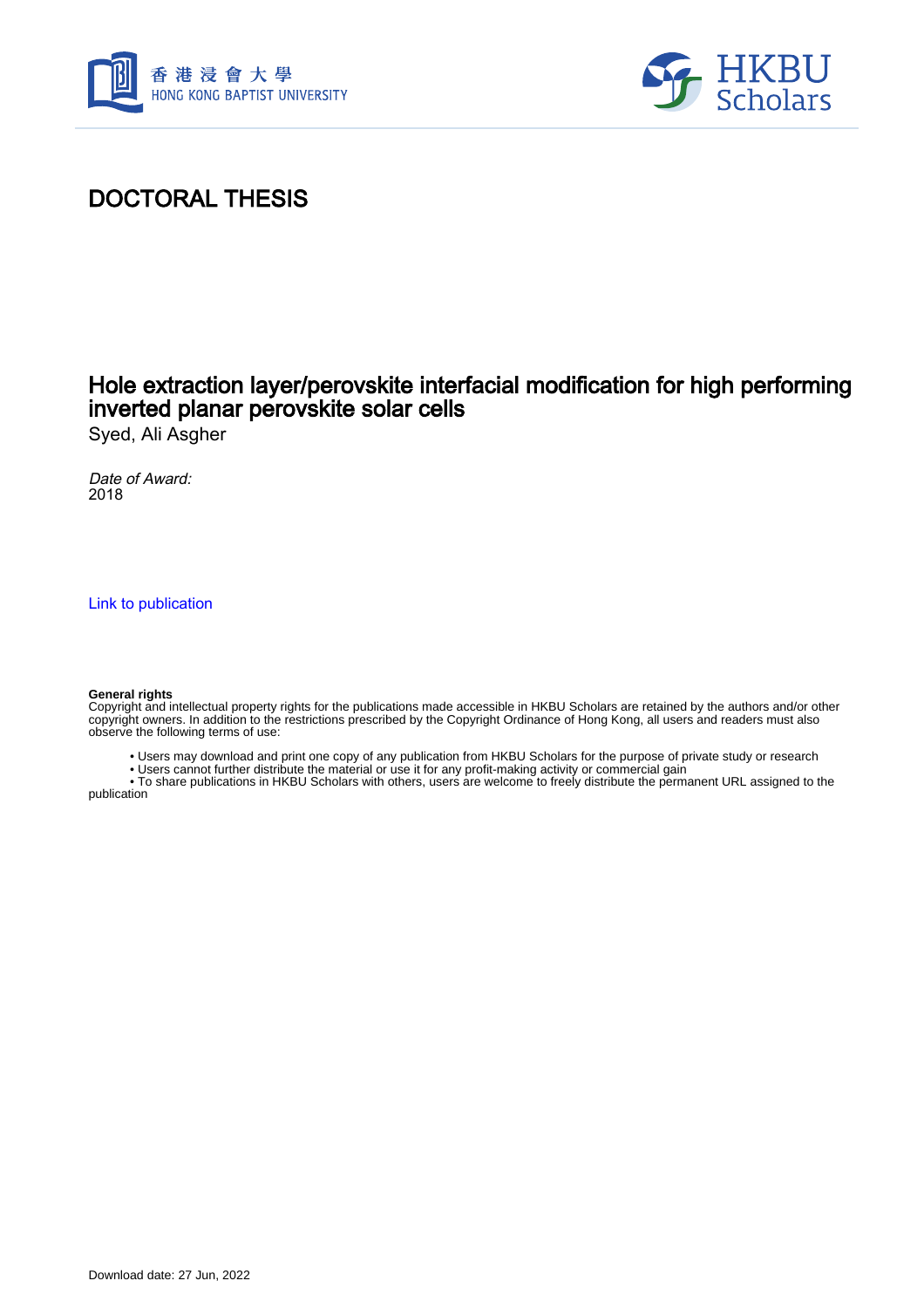### **Abstract**

<span id="page-1-0"></span>Organo-metallic halide perovskite solar cells (PSCs) are considered as a promising alternative photovoltaic technology due to the advantages of low-cost solution fabrication capability and high power conversion efficiency (*PCE*). PSCs can be made using a conventional (*n-i-p*) structure and an inverted (*p-i-n*) configuration. *PCE* of the conventional *p-i-n* type PSCs is slightly higher than that of the inverted  $n-i-p$  type PSCs. However, the  $TiO<sub>2</sub>$  electron transporting layer adopted in the conventional PSCs is formed at a high sintering temperature of  $>450$  °C. The TiO<sub>2</sub> electron transporting layer limits the application of conventional PSCs using flexible substrates that are not compatible with the high processing temperature. The hole extraction layer (HEL) in the inverted *p-i-n* type PSCs can be prepared by low-temperature solution fabrication processes, which can be adopted for achieving high performance large area flexible solar cells at a low cost. Inverted PSCs with a *PCE* range from 10 to 20% have been reported over the past few years. In comparison with the progresses of other photovoltaic technologies, the rapid enhancement in *PCE* of the PSCs offers an attractive option for commercial viability.

The aim of this PhD project is to study the origin of the improvement in the performance of solution-processable inverted PSCs. The surface morphological and electronic properties of the HEL are crucial for the growth of the perovskite active layer and hence the performance of the inverted PSCs. Enhancement in short circuit current density (*Jsc*), reduced loss in open circuit voltage (*Voc*), improvement in charge collection efficiency (*ηcc*) through suppression of charge recombination were investigated systematically via controlled growth of the perovskite active layer in solution-processed inverted PSCs. Poly (3,4-ethylenedioxythiophene): poly (4 styrenesulfonate) (PEDOT:PSS) is one of the widely used solution processable conductive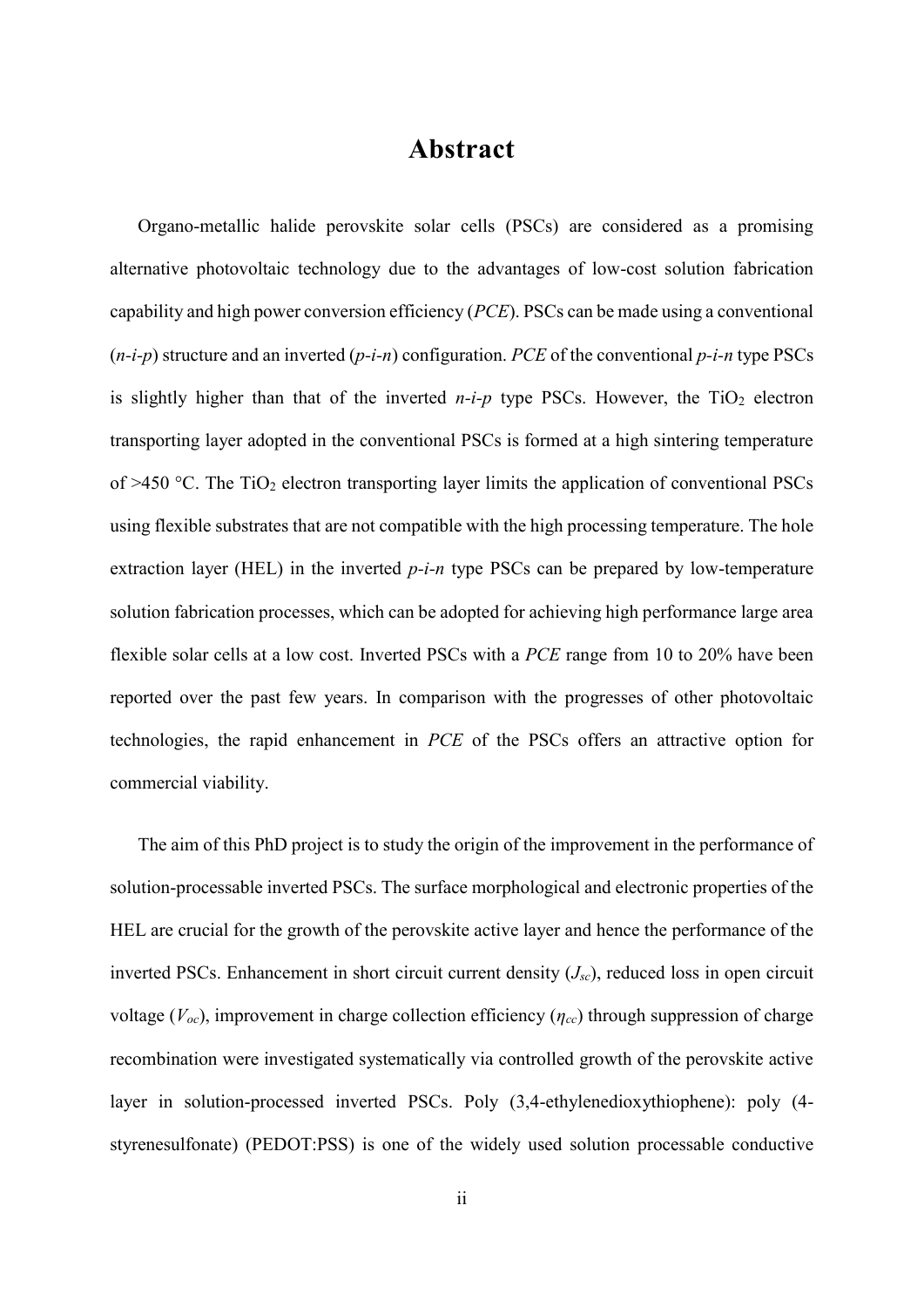materials for hole transporting in different optoelectronic devices. However, it has been reported that PEDOT:PSS HEL is related to the deterioration in the stability of PSCs due to its acidic and hygroscopic nature. Modification of PEDOT:PSS using solvent additives or incorporating metallic oxide for improving the processability and the performance of the inverted PSCs were reported. This work has been focused primary on realizing the controlled growth of perovskite active layer via HEL/perovskite interfacial modification using sodium citrate-treated PEDOT:PSS HEL and WO3-PEDOT:PSS composite HEL. Apart from investigating the properties of the modified PEDOT:PSS HELs, the purpose of the work is to improve the understanding of the effect of modified HEL on the growth of the perovskite layer, revealing the charge recombination processes under different operation conditions, analyzing change extraction probability, and thereby improving the overall performance of the PSCs. *PCE* of >11.30% was achieved for PSCs with a sodium citrate-modified PEDOT:PSS HEL, which is >20% higher than that of a structurally identical control device having a pristine PEDOT:PSS HEL (9.16%). The incident photon to current efficiency (*IPCE*) and light intensity-dependent *J*−*V* measurements reveal that the use of the sodium citrate-modified PEDOT:PSS HEL helps to boost the performance of the inverted PSCs in two ways: (1) it improves the processability of perovskite active layer on HEL, and (2) it enables to enhance the charge extraction efficiency at the HEL/perovskite interface. The suppression of charge recombination in the PSCs with a modified HEL also was examined using photocurrent−effective voltage (*Jph*−*Veff*) and transient photocurrent (TPC) measurements. Morphological and structural properties of the perovskite layers were investigated using the scanning electron microscope (SEM) and X-ray diffraction (XRD) measurements. The results reveal that high-quality perovskite active layer on the modified HEL was attained forming complete perovskite phase. The surface electronic properties of the modified PEDOT:PSS and pristine PEDOT:PSS layers were studied using Xray photoelectron spectroscopy (XPS) and ultraviolet photoelectron spectroscopy (UPS)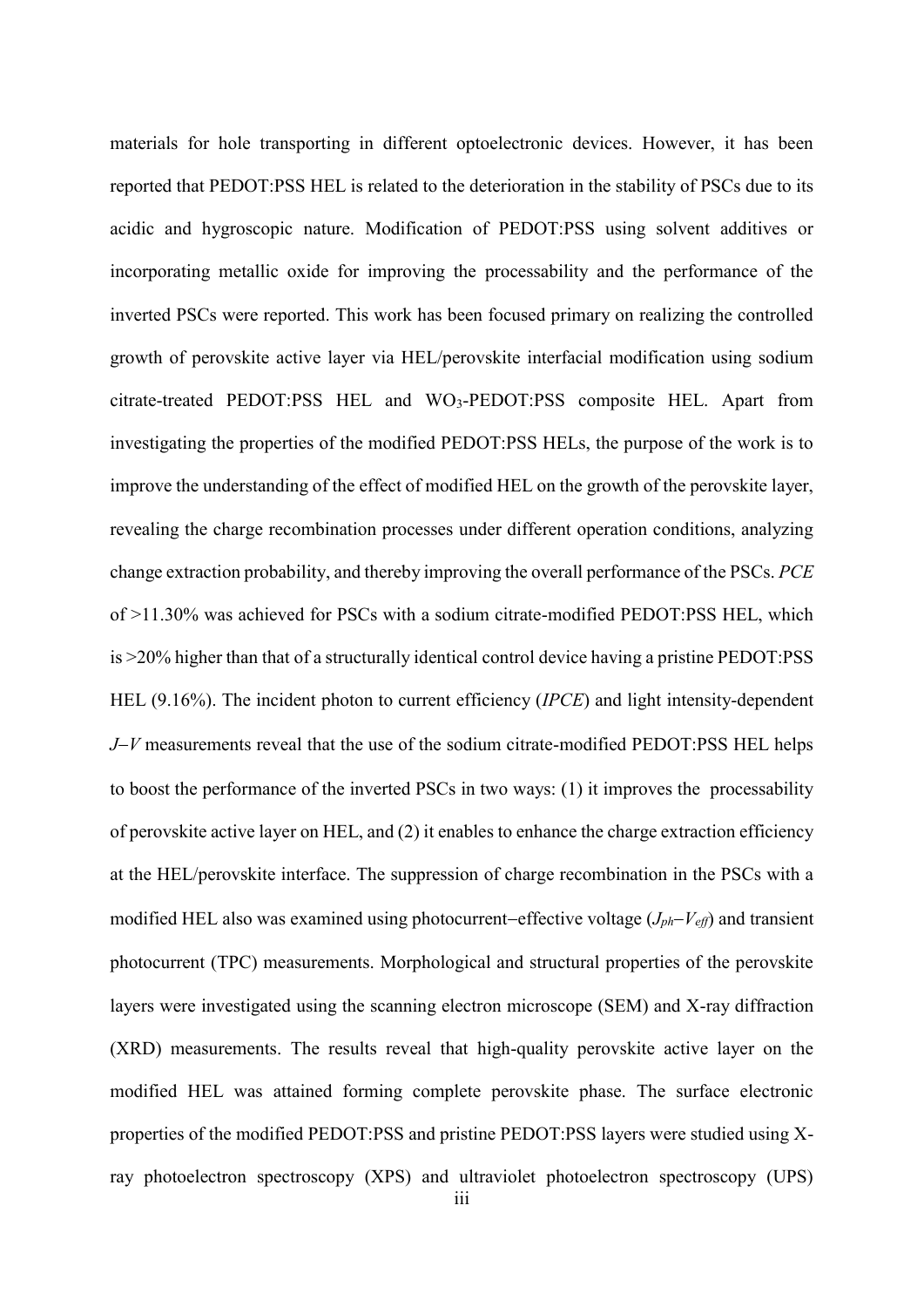measurements. XPS results reveal that treatment of sodium citrate partially removes the PSS unit in the PEDOT:PSS, resulting in an increase in the ratio of PEDOT to PSS from 0.197 for a treated PEDOT:PSS HEL to that of 0.108 for the pristine PEDOT:PSS HEL. UPS measurements also show that there is an observable reduction in the work function of the modified HEL, implying that sodium citrate-modified PEDOT:PSS HEL possesses an improved electron blocking capability, which is beneficial for efficient operation of the inverted PSCs.

The performance enhancement in MAPbI<sub>3</sub>-based PSCs with a tungsten oxide  $(WO<sub>3</sub>)$ -PEDOT:PSS composite HEL also was analyzed. The uniform composite WO<sub>3</sub>-PEDOT:PSS HEL was formed on indium tin oxide (ITO) surface by solution fabrication process. The morphological and surface electronic properties of  $WO_3$ -PEDOT:PSS composite film were examined using AFM, XPS, UPS and Raman Spectroscopy. SEM images reveal that the perovskite films grown on the composite HEL had a full coverage without observable pin holes. XRD results show clearly that no residual of lead iodide phase was observed, suggesting a complete perovskite phase was obtained for the perovskite active layer grown on the composite HEL. The volume ratio of WO<sub>3</sub> to PEDOT:PSS of 1:0.25 was optimized for achieving enhanced current density and  $V_{oc}$  in the PSCs. It is demonstrated clearly that the use of the WO<sub>3</sub>-PEDOT:PSS composite HEL helps to improve the charge collection probability through suppression of the charge recombination at the MAPbI3/composite HEL interface. The charge extraction efficiency at the perovskite/PEDOT:PSS and perovskite/composite HEL interfaces were investigated by analyzing the PL quenching efficiency of the MAPbI<sub>3</sub> active layer. It is shown that the PL efficiency quenching at the MAPbI3/composite HEL samples is one order of magnitude higher than that measured for the perovskite/pristine PEDOT:PSS sample, suggesting an enhanced hole extraction probability at the MAPbI3/composite HEL interface. The combined effects of improved perovskite crystal growth and enhanced charge extraction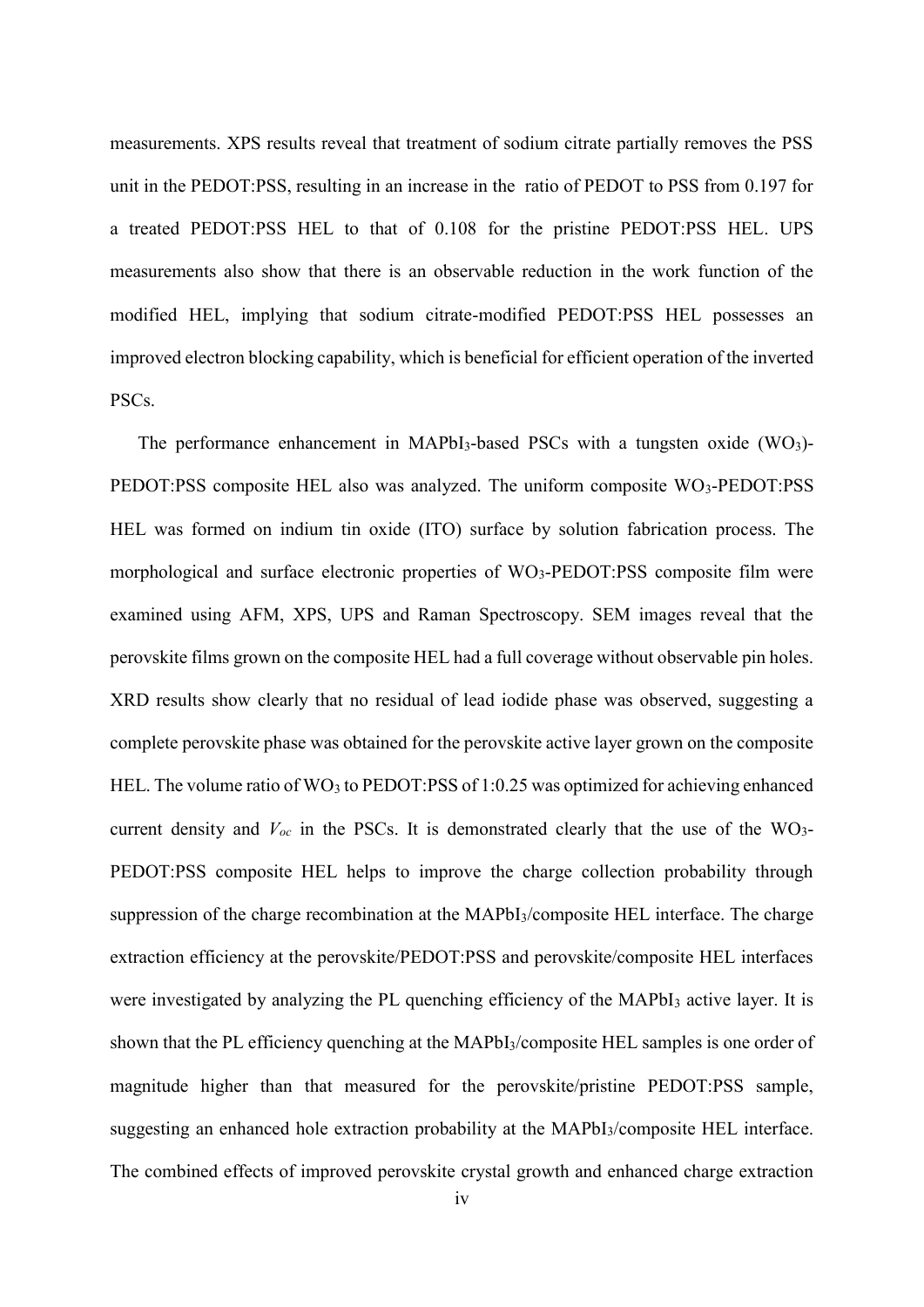capabilities result in the inverted PSCs with a *PCE* of 12.65%, which is 22% higher than that of a structurally identical control device  $(10.39\%)$ . The use of the WO<sub>3</sub>-PEDOT:PSS composite HEL also benefits the efficient operation of the PSCs, demonstrated in the stability test, as compared to that of the control cell under the same aging conditions.

With the progresses made in improving the performance of MAPbI<sub>3</sub>-based PSCs, the research was extended to study the performance of efficient PSCs with mixed halide of  $MA<sub>0.7</sub>FA<sub>0.3</sub>Pb (I<sub>0.9</sub>Br<sub>0.1</sub>)<sub>3</sub>$ . The effect of the annealing temperature on the growth of the mixed  $MA<sub>0.7</sub>FA<sub>0.3</sub>Pb (I<sub>0.9</sub>Br<sub>0.1</sub>)<sub>3</sub> perovskite active layer was analyzed. It was found that the optimal$ growth of the mixed perovskite active layer occurred at an annealing temperature of 100°C. UPS results reveal that the ionization potential of 5.76 eV measured for the mixed cation perovskite is lower than that of MAPbI3-based single cation perovskite layer (5.85 eV), while the corresponding electron affinity of the mixed perovskite was 4.28 eV and that for the MAPbI<sup>3</sup> layer was 4.18 eV, respectively. The changes in the bandgap and the energy levels of the  $MA<sub>0.7</sub>FA<sub>0.3</sub>Pb$  ( $I<sub>0.9</sub>Br<sub>0.1</sub>$ ) and MAPbI<sub>3</sub> active layers were examined using UV-vis absorption spectroscopy and UPS measurements. Compared to the MAPbI<sub>3</sub>-based control cell, a 23% increase in  $J_{sc}$ , a 15% increase in  $V_{oc}$  and an overall 25% increase in *PCE* for the  $MA_{0.7}FA_{0.3}Pb$  $(I<sub>0.9</sub>Br<sub>0.1</sub>)$ <sub>3</sub> were achieved as compared to that of the MAPbI<sub>3</sub>-based PSCs. An obvious improvement in charge collection efficiency in  $MA_{0.7}FA_{0.3}Pb (I_{0.9}Br_{0.1})_3$ -based PSCs operated at different  $V_{\text{eff}}$  was clearly manifested by the light intensity dependent  $J-V$  characteristic measurements. PL quenching efficiency also shows the charge transfer between  $MA_{0.7}FA_{0.3}Pb$  $(I_{0.9}Br_{0.1})_3$  and PEDOT:PSS HEL is one order of magnitude higher as compare to that in the MAPbI3-based PSCs, suggesting the formation of improved interfacial properties at the  $MA<sub>0.7</sub>FA<sub>0.3</sub>Pb$  (I<sub>0.9</sub>Br<sub>0.1</sub>)<sub>3</sub>/HEL interface. The impact of incorporating mixed  $MA<sub>0.7</sub>FA<sub>0.3</sub>Pb$ (I0.9Br0.1)<sup>3</sup> perovskite active layer on *PCE* and the stability of the PSCs was further studied using a combination of TPC measurement and aging test. The stability of  $MA_{0.7}FA_{0.3}Pb (I_{0.9}Br_{0.1})$ 3-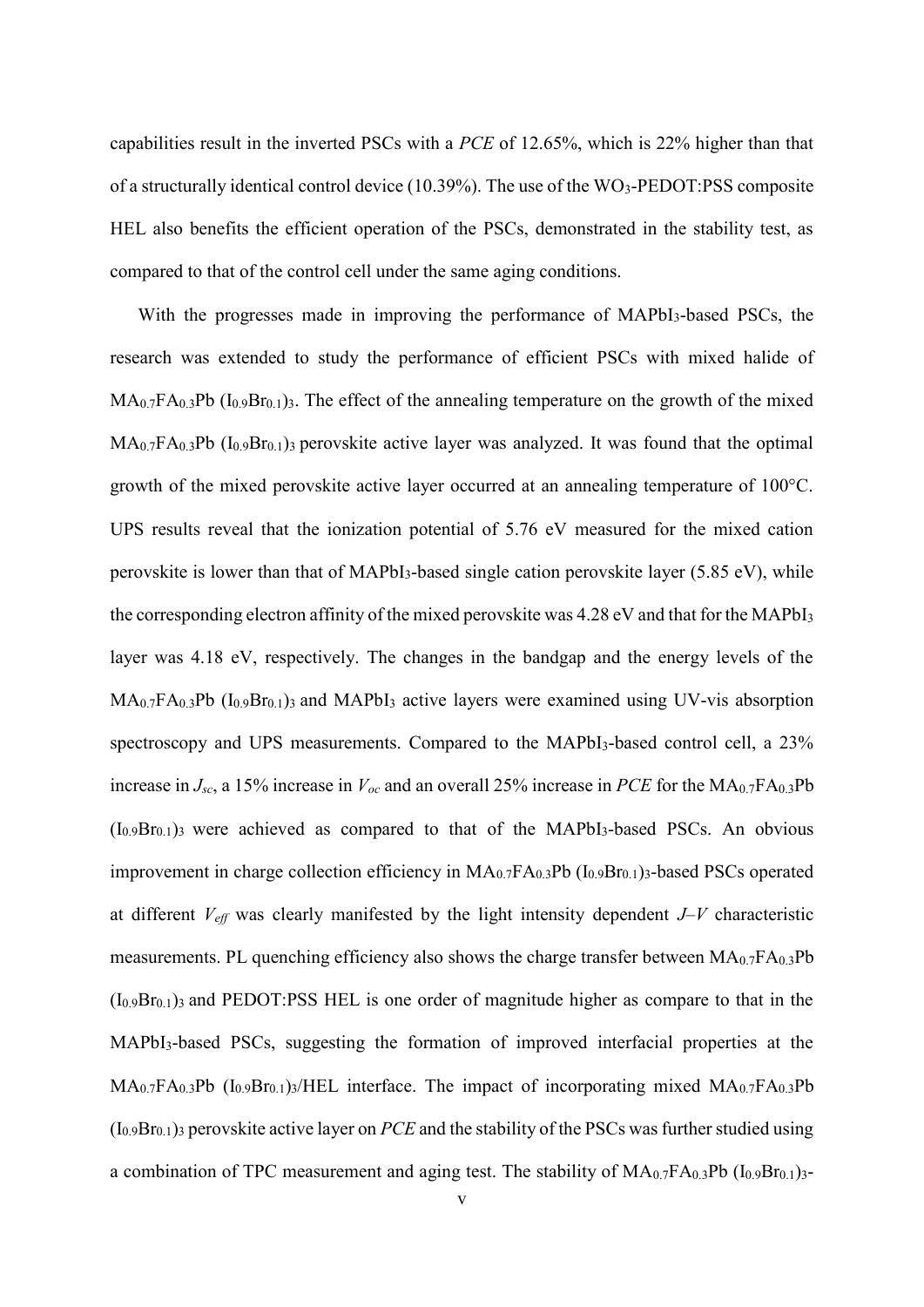and MAPbI<sub>3</sub>-based PSCs with respect to the aging time was monitored for a period of  $>2$ months. The  $MA_{0.7}FA_{0.3}Pb (I_{0.9}Br_{0.1})_3$ -based PSCs are more stable compared to the MAPbI<sub>3</sub>based PSCs aged under the same conditions. The aging test supports the findings made with the TPC and light intensity dependent *J*−*V* measurements. It shows that the improved interfacial quality at the perovskite/HEL and the enhanced charge extraction capability are favorable for efficient and stable operation of MA<sub>0.7</sub>FA<sub>0.3</sub>Pb (I<sub>0.9</sub>Br<sub>0.1</sub>)<sub>3</sub>-based PSCs.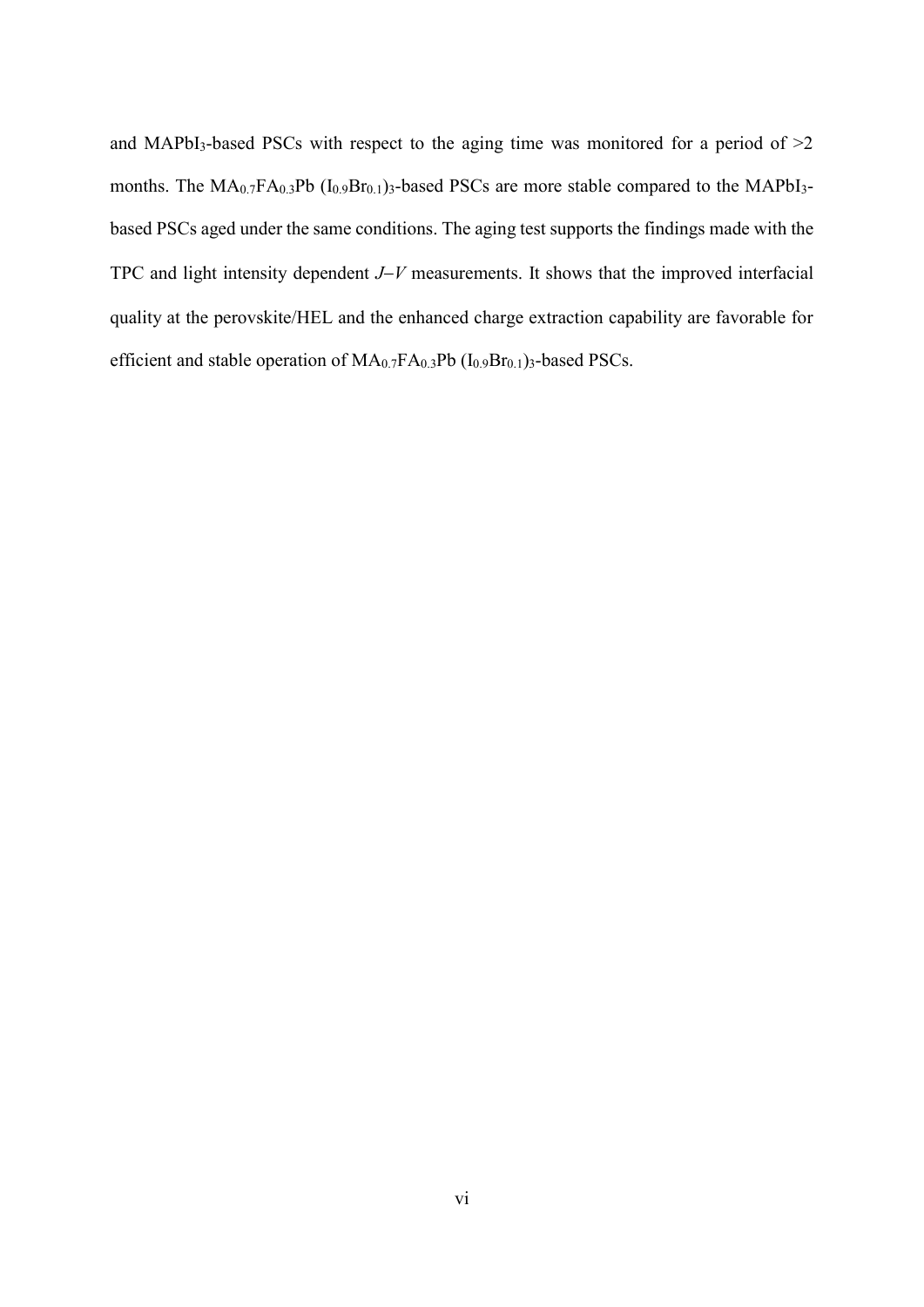# <span id="page-6-0"></span>**Table of Contents**

| 1.1.   |                                                                                  |    |
|--------|----------------------------------------------------------------------------------|----|
| 1.2.   |                                                                                  |    |
| 1.3.   |                                                                                  |    |
| 1.4.   |                                                                                  |    |
|        |                                                                                  |    |
| 2.1.   |                                                                                  |    |
| 2.2.   |                                                                                  |    |
| 2.3.   | Configuration, Optical Optimization and Fabrication of Perovskite Solar Cells 16 |    |
|        |                                                                                  | 16 |
| 2.3.2. |                                                                                  |    |
| 2.3.3. |                                                                                  |    |
| 2.3.4. | Solvent Engineering for Attaining High Quality Perovskite Active Layer 21        |    |
| 2.3.5. |                                                                                  |    |
| 2.4.   |                                                                                  |    |
| 2.4.1. |                                                                                  |    |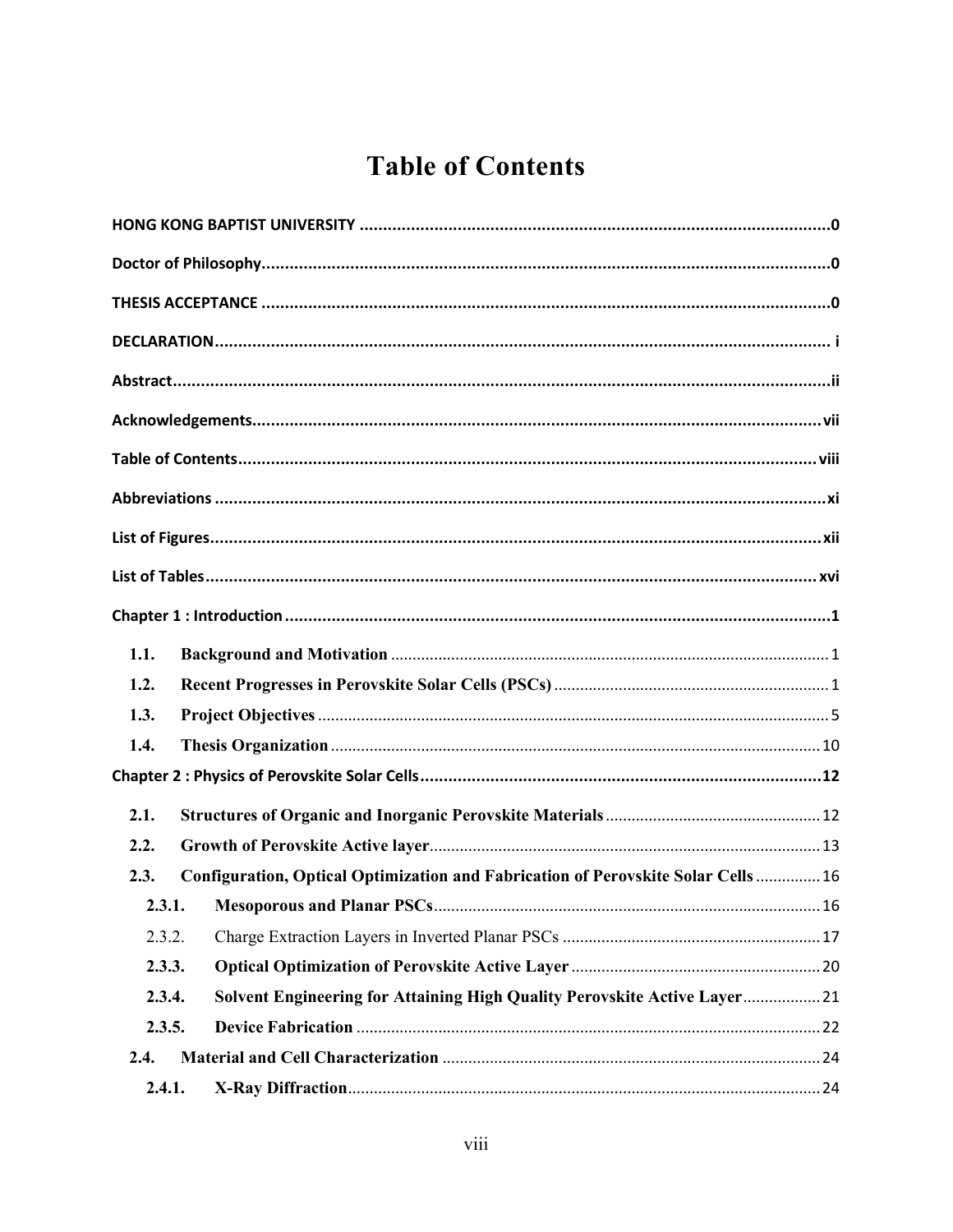| 2.4.2. |                                                                                                                                                                     |  |
|--------|---------------------------------------------------------------------------------------------------------------------------------------------------------------------|--|
| 2.4.3. |                                                                                                                                                                     |  |
| 2.4.4. |                                                                                                                                                                     |  |
| 2.4.5. |                                                                                                                                                                     |  |
| 2.4.6. |                                                                                                                                                                     |  |
| 2.4.7. |                                                                                                                                                                     |  |
| 2.4.8. |                                                                                                                                                                     |  |
| 2.4.9. |                                                                                                                                                                     |  |
|        | Chapter 3 : Sodium Citrate Modified-PEDOT:PSS Hole Extraction Layer for Efficient Inverted Planar                                                                   |  |
|        |                                                                                                                                                                     |  |
| 3.1.   |                                                                                                                                                                     |  |
| 3.2.   |                                                                                                                                                                     |  |
| 3.3.   | Surface Electronic Properties of Sodium Citrate-modified PEDOT:PSS HEL 36                                                                                           |  |
| 3.4.   |                                                                                                                                                                     |  |
| 3.5.   |                                                                                                                                                                     |  |
| 3.6.   |                                                                                                                                                                     |  |
|        |                                                                                                                                                                     |  |
|        |                                                                                                                                                                     |  |
|        | Chapter 4 : Effect of WO <sub>3</sub> -PEDOT:PSS Composite Hole Extraction Layer on Charge Collection                                                               |  |
|        |                                                                                                                                                                     |  |
| 4.1.   |                                                                                                                                                                     |  |
| 4.2.   | Morphological and Surface Electronic Properties of Composite HEL 51                                                                                                 |  |
| 4.2.1. |                                                                                                                                                                     |  |
| 4.2.2. |                                                                                                                                                                     |  |
|        |                                                                                                                                                                     |  |
| 4.4.   |                                                                                                                                                                     |  |
| 4.5.   |                                                                                                                                                                     |  |
| 4.6.   |                                                                                                                                                                     |  |
|        | Chapter 5 : Controlled Growth of MA <sub>0.7</sub> FA <sub>0.3</sub> Pb (I <sub>0.9</sub> Br <sub>0.1</sub> ) <sub>3</sub> Active Layer for high Performing PSCs 66 |  |
| 5.1.   |                                                                                                                                                                     |  |
| 5.2.   |                                                                                                                                                                     |  |
| 5.3.   | Effect of Annealing Temperature on the Growth of $MA_{0.7}FA_{0.3}Pb (I_{0.9}Br_{0.1})$ Active Layer<br>68                                                          |  |